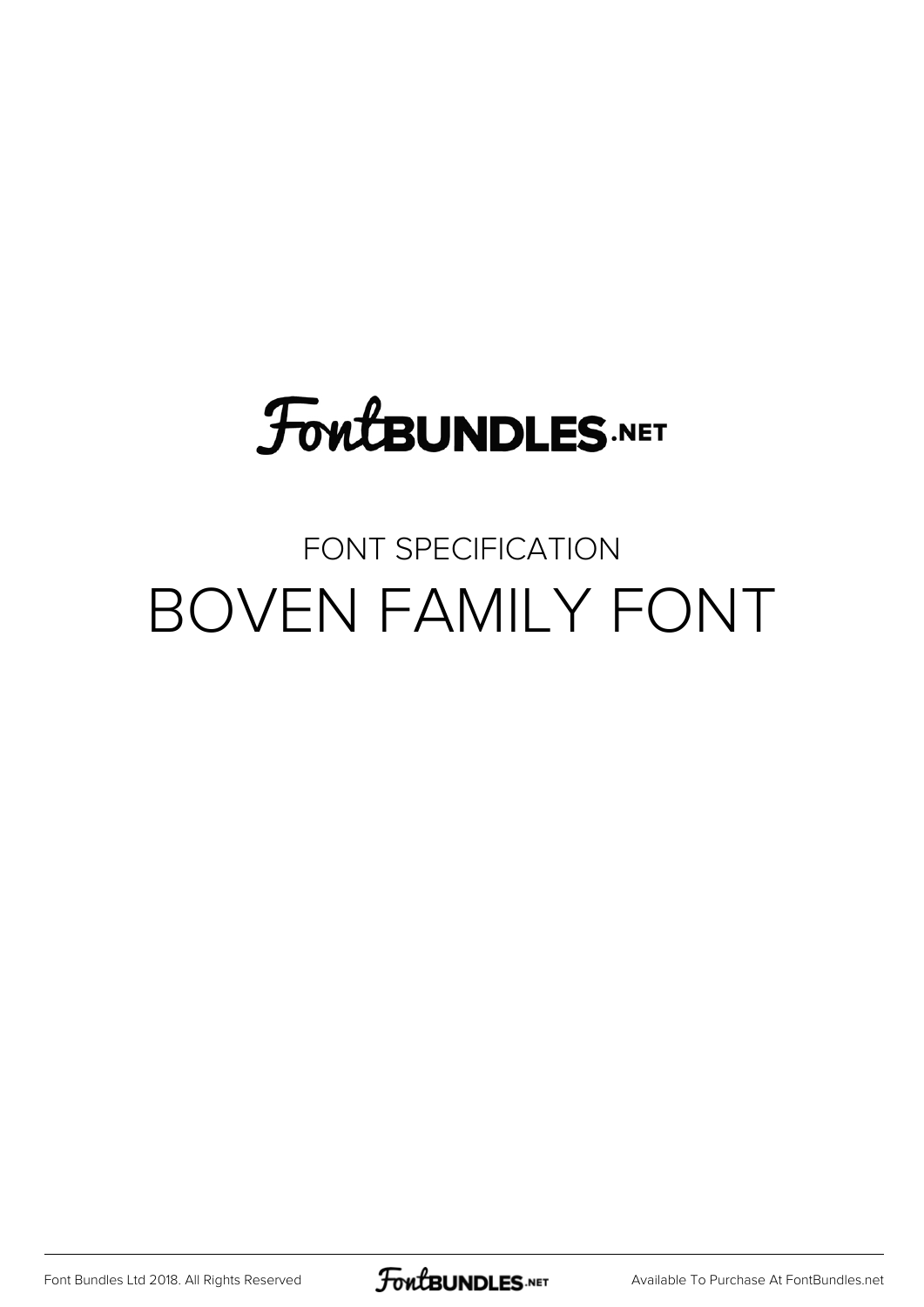#### **BOVEN 1 - Regular**

**Uppercase Characters** 

# ABCDEFGHL JKLMNOPO<br>RSTUVWYZ

Lowercase Characters

# ABCDEFCHI JKLMNOPO<br>RSTUVWYZ

**Numbers** 

### 0123456789

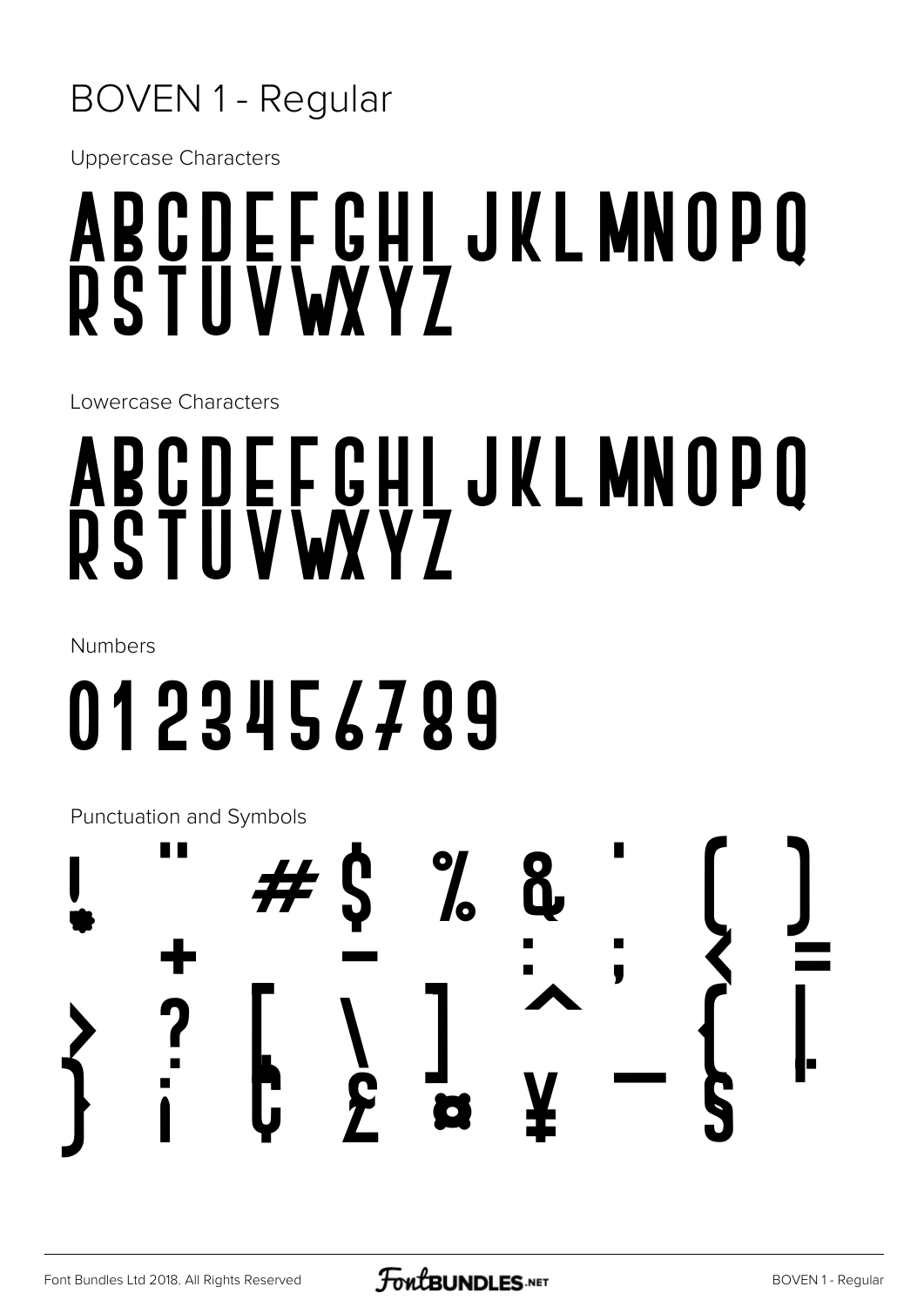## À Á Â Ã Ä Å Æ Ç È É Ê Ë Ì Í Î Ï Ð Ñ Ò Ó Ô Õ Ö × Ø Ù Ú Û Ü Ý Þ ß

 $\mathcal{L} = \mathcal{L} \mathcal{L} = \mathcal{L} \mathcal{L} = \mathcal{L} \mathcal{L} \mathcal{L} = \mathcal{L} \mathcal{L} \mathcal{L} = \mathcal{L} \mathcal{L} \mathcal{L} = \mathcal{L} \mathcal{L} \mathcal{L} = \mathcal{L} \mathcal{L} \mathcal{L} = \mathcal{L} \mathcal{L} \mathcal{L} = \mathcal{L} \mathcal{L} \mathcal{L} = \mathcal{L} \mathcal{L} \mathcal{L} = \mathcal{L} \mathcal{L} \mathcal{L} = \mathcal{L} \mathcal{L} \mathcal{$ 

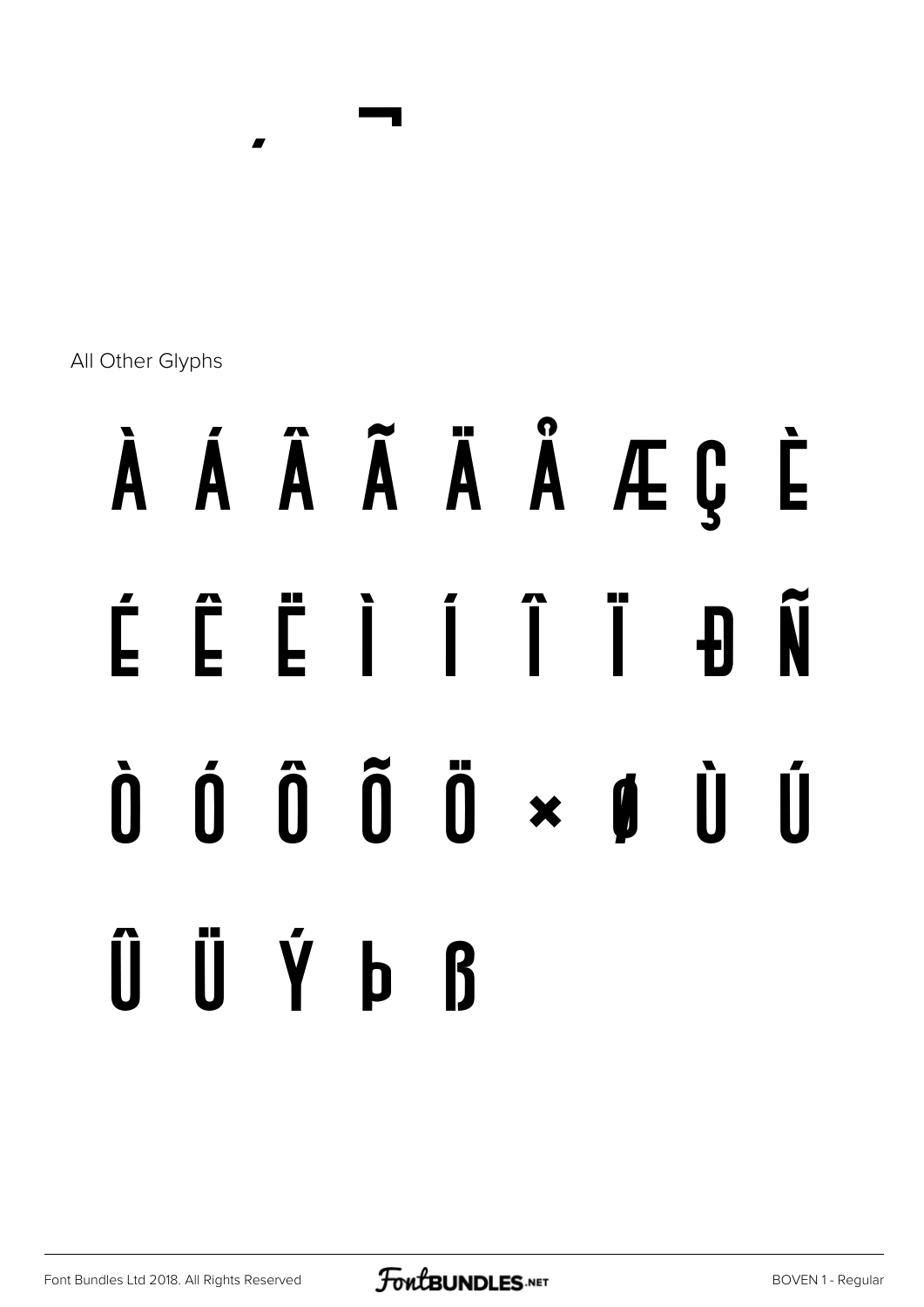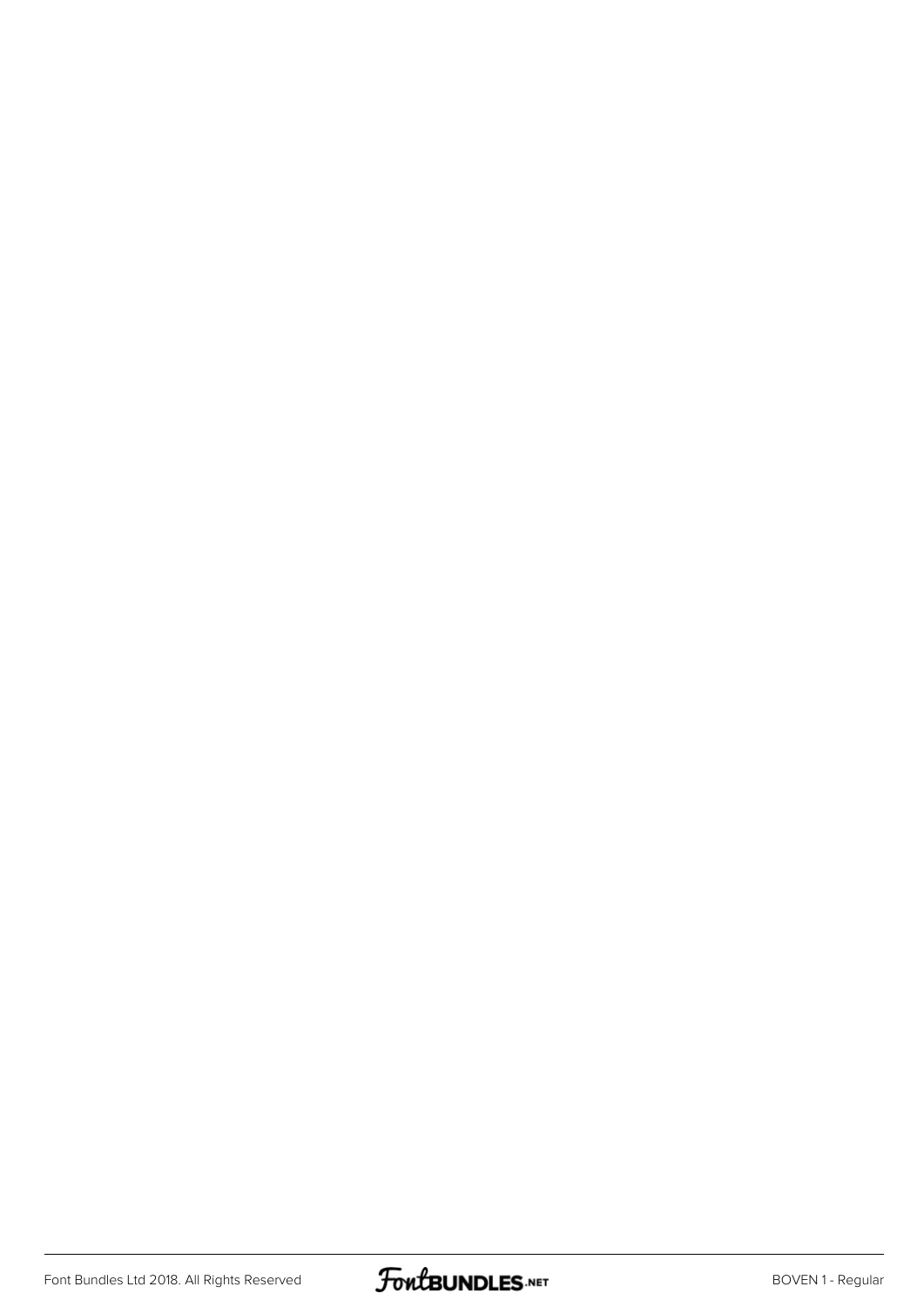#### **BOVEN 2 - Regular**

**Uppercase Characters** 

# ABCDEFGHL JKLMNOPO<br>RSTUVWYZ

Lowercase Characters

# ABCDEFCHI JKLMNOPO

**Numbers** 

### 0123456789

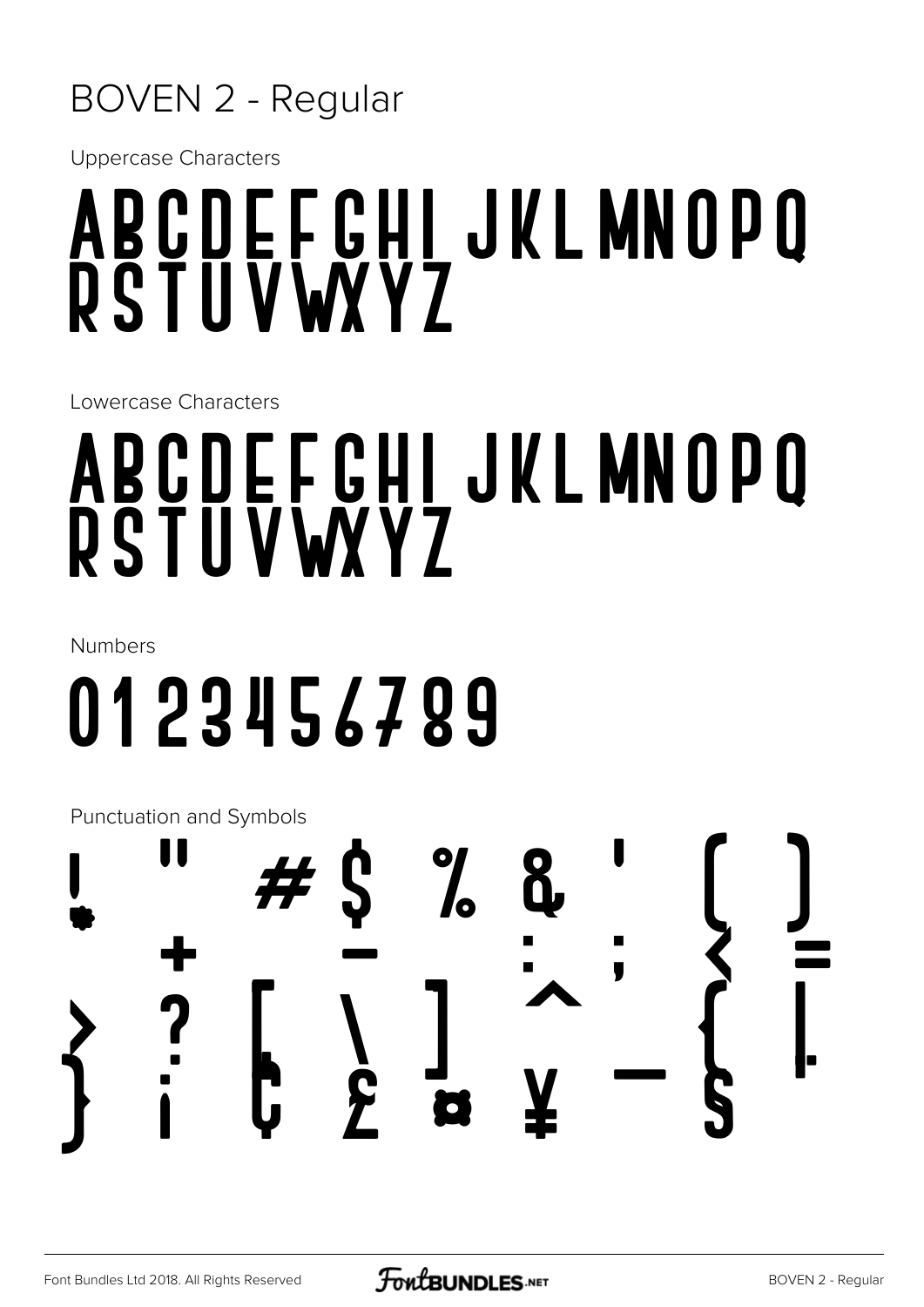## À Á Â Ã Ä Å Æ Ç È É Ê Ë Ì Í Î Ï Ð Ñ Ò Ó Ô Õ Ö × Ø Ù Ú Û Ü Ý Þ ß

 $\mathcal{L} = \mathcal{L} = \mathcal{L} = \mathcal{L} = \mathcal{L} = \mathcal{L} = \mathcal{L} = \mathcal{L} = \mathcal{L} = \mathcal{L} = \mathcal{L} = \mathcal{L} = \mathcal{L} = \mathcal{L} = \mathcal{L} = \mathcal{L} = \mathcal{L} = \mathcal{L} = \mathcal{L} = \mathcal{L} = \mathcal{L} = \mathcal{L} = \mathcal{L} = \mathcal{L} = \mathcal{L} = \mathcal{L} = \mathcal{L} = \mathcal{L} = \mathcal{L} = \mathcal{L} = \mathcal{L} = \mathcal$ 

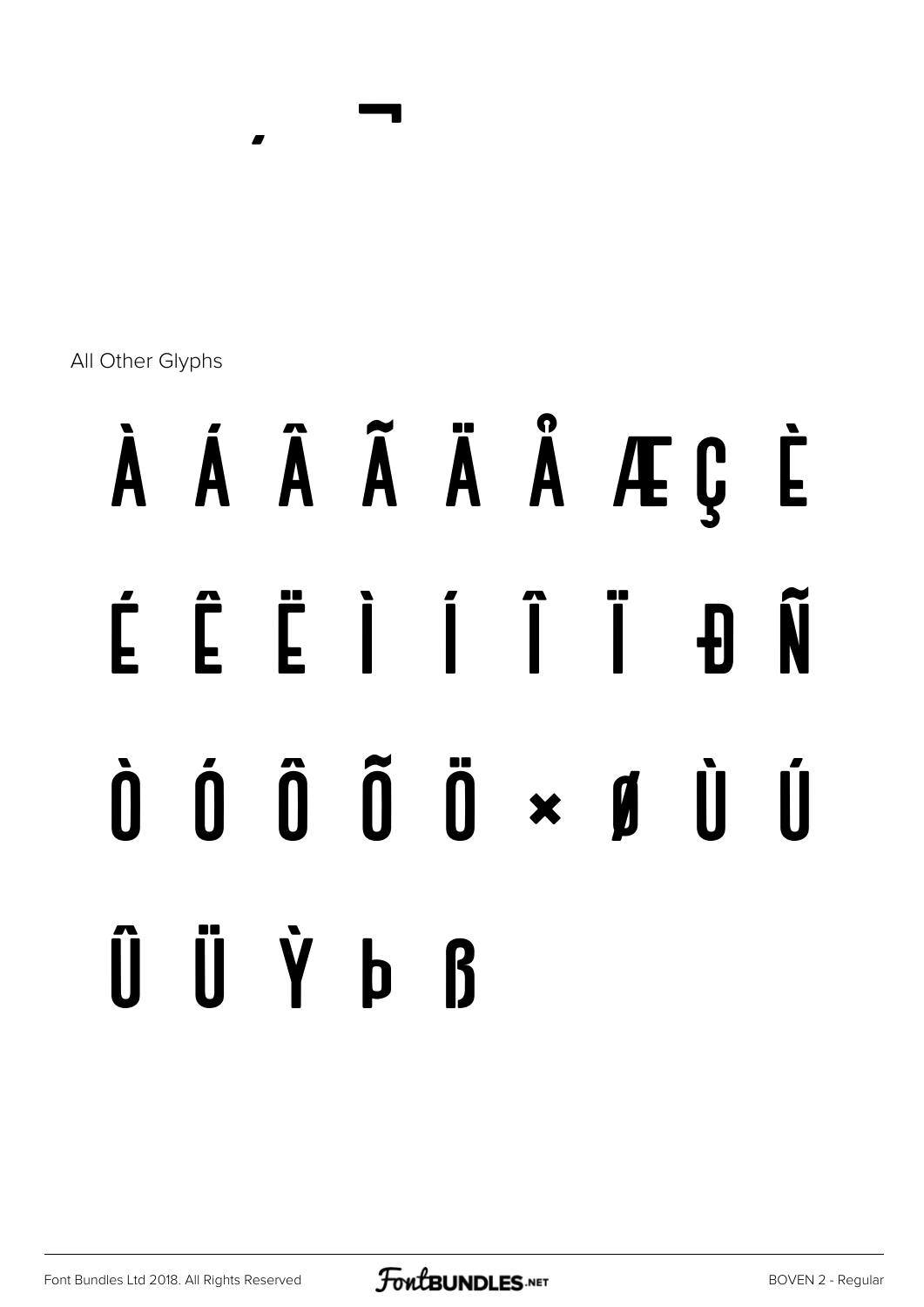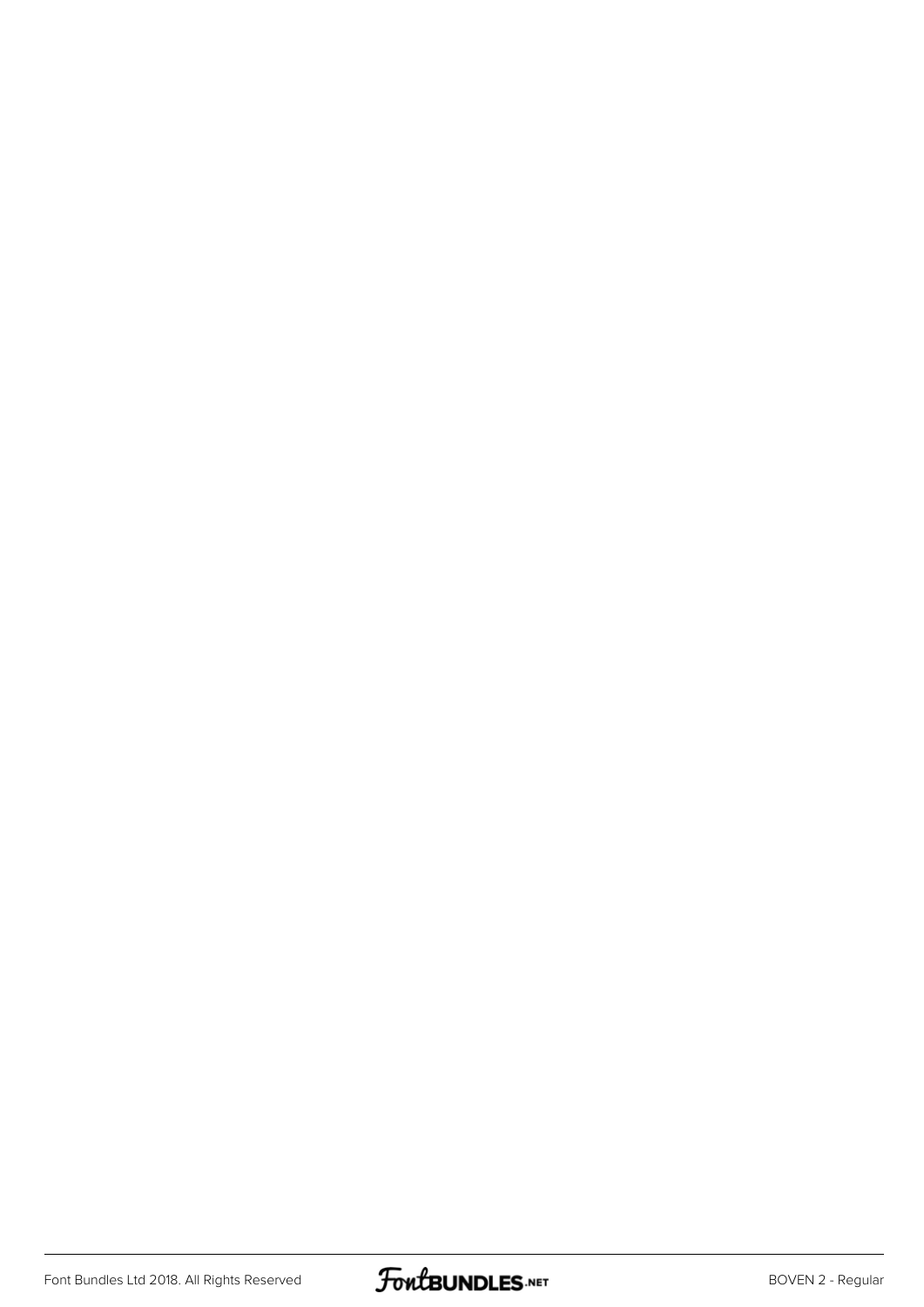#### **BOVEN 3 - Regular**

**Uppercase Characters** 

# HUKLMNN

Lowercase Characters

-IL JK L MNO

**Numbers** 

0123456789

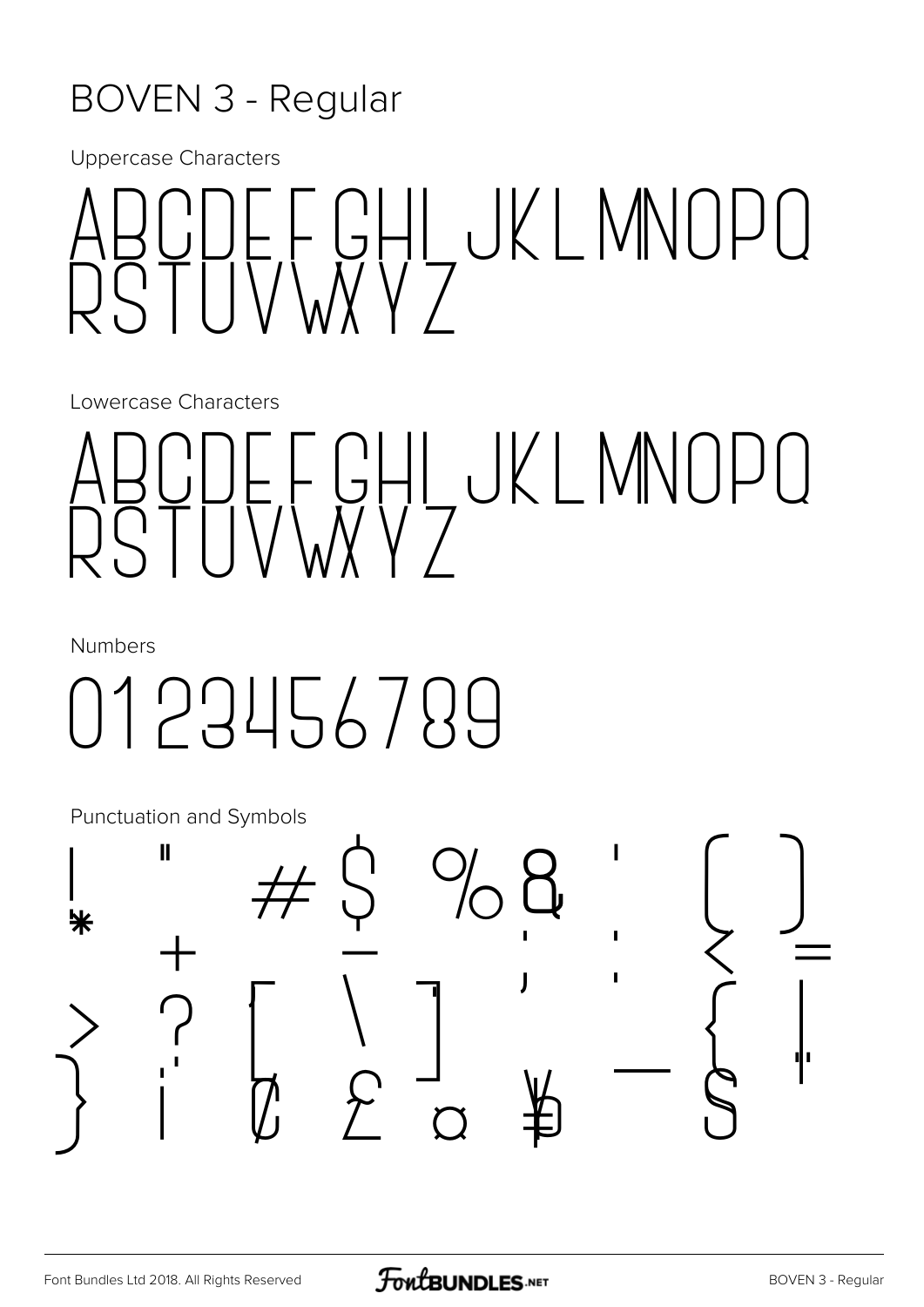## À Á Â Ã Ä Å Æ Ç È É Ê Ë Ì Í Î Ï Ð Ñ  $\bigcap$   $\bigcap$   $\bigcap$   $\bigcap$   $\bigcap$   $\times$   $\bigcap$   $\bigcap$   $\bigcap$  $\bigcap$

 $\overline{\phantom{a}}$ 

 $\bigcirc$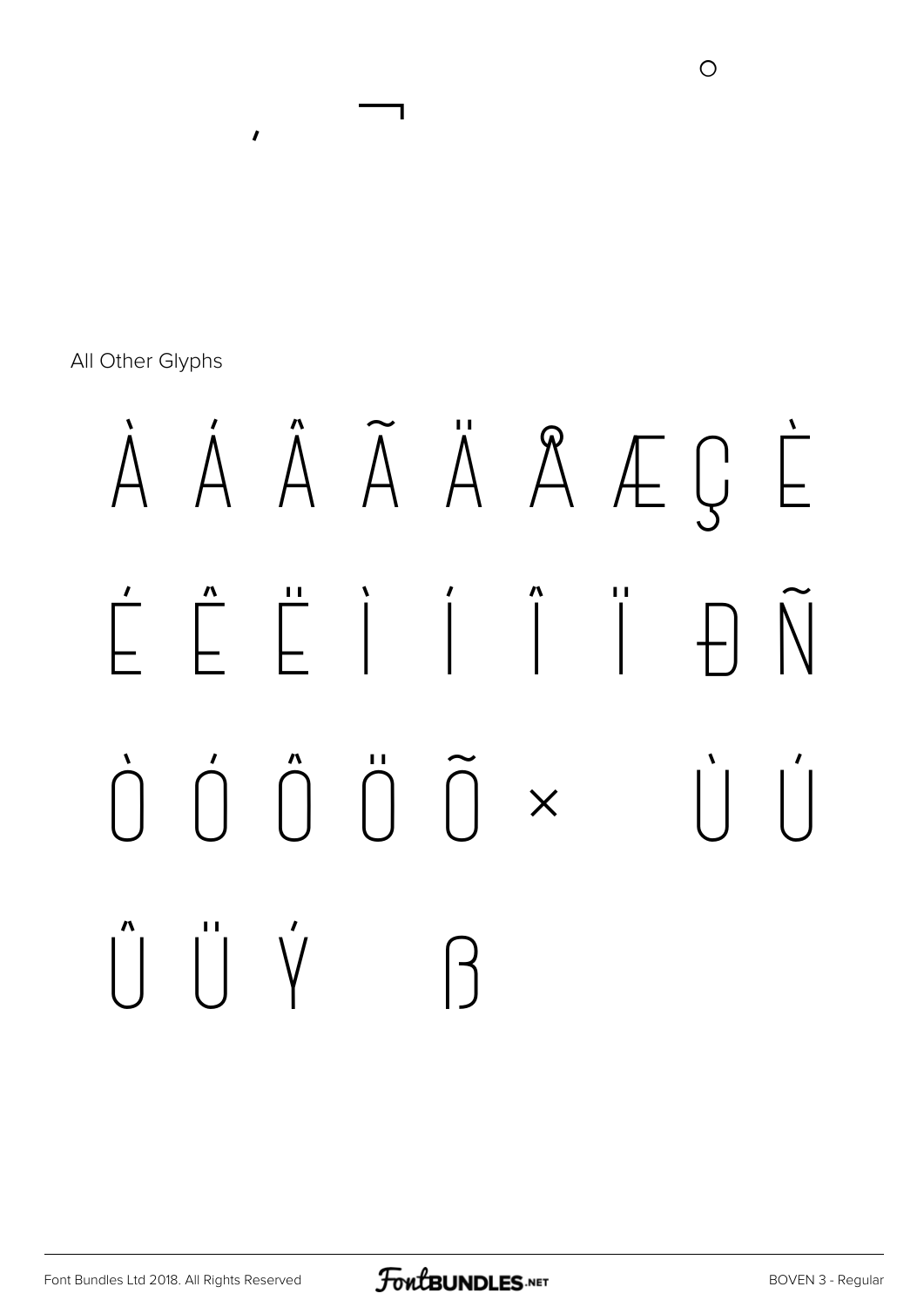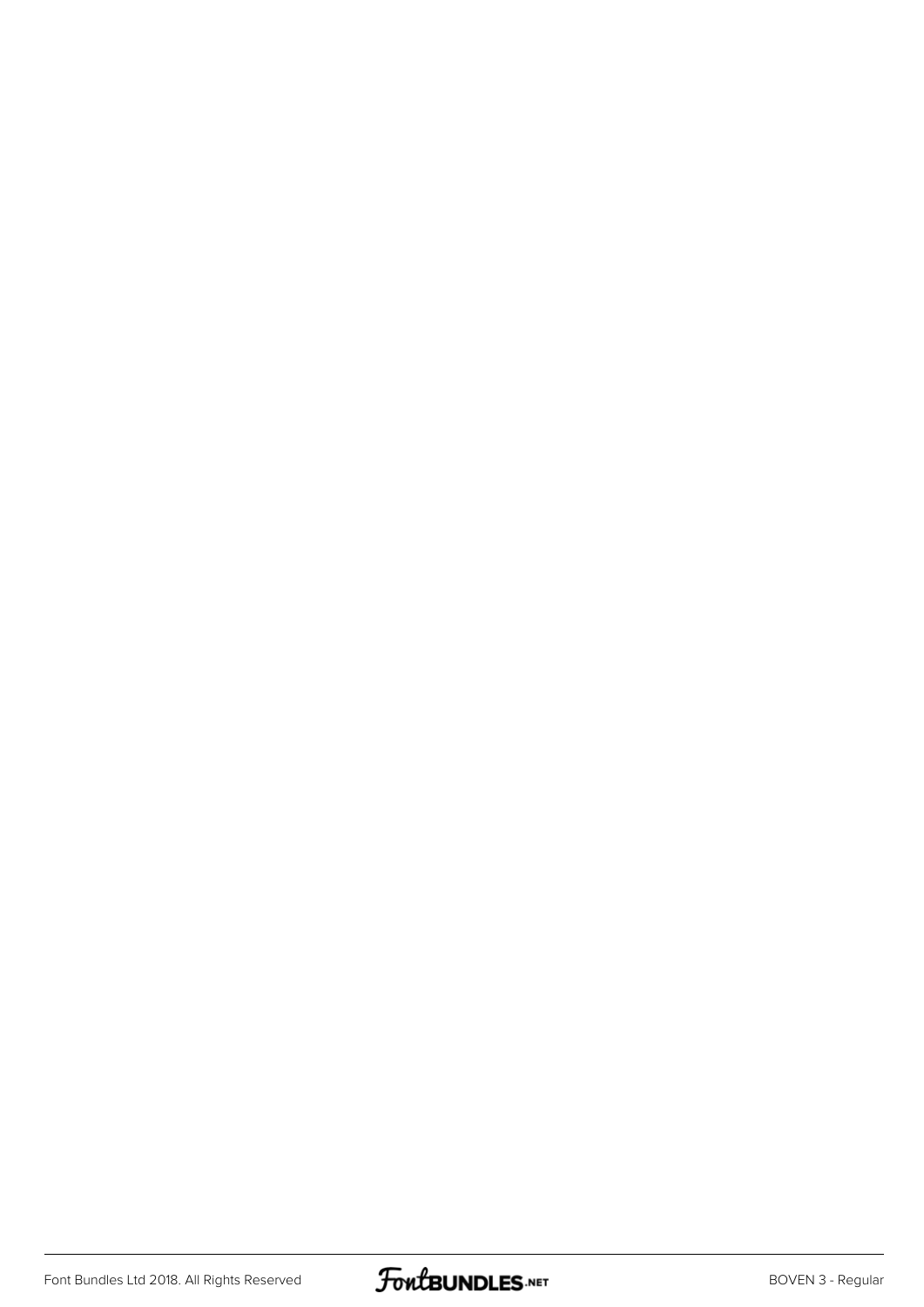### **BOVEN BONUS - Regular**

**Uppercase Characters** 



Lowercase Characters

### **LYES** IMA  $\begin{array}{cc} \nabla & \nabla & \mathbf{N} \nabla \end{array}$

**Numbers** 

### 0123456789

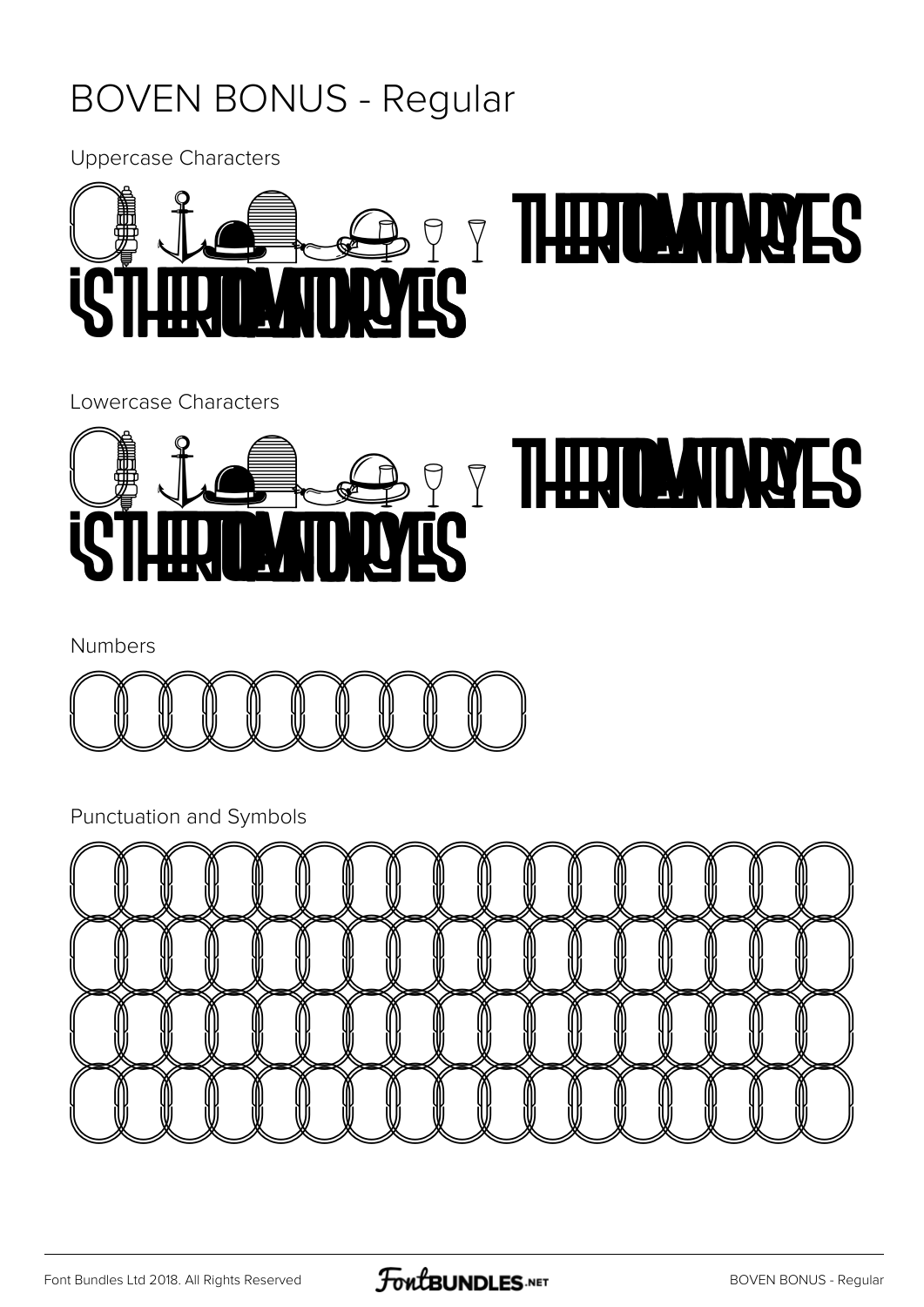|              | $\bigodot$ a $\kappa$ $\lnot$ $\bigodot$ |  |                             |             | 士              |
|--------------|------------------------------------------|--|-----------------------------|-------------|----------------|
| $2 \qquad 3$ |                                          |  | $\mu \parallel \cdot$       | $\mathbf 1$ | $\overline{O}$ |
|              |                                          |  | $\frac{1}{4}$ $\frac{1}{2}$ |             | $\frac{3}{4}$  |

À Á Â Ã Ä Å Æ Ç È É Ê Ë Ì Í Î Ï Ð Ñ Ò Ó Ô Õ Ö × Ø Ù Ú Û Ü Ý Þ ß à á â ã ä å æ ç è é ê ë ì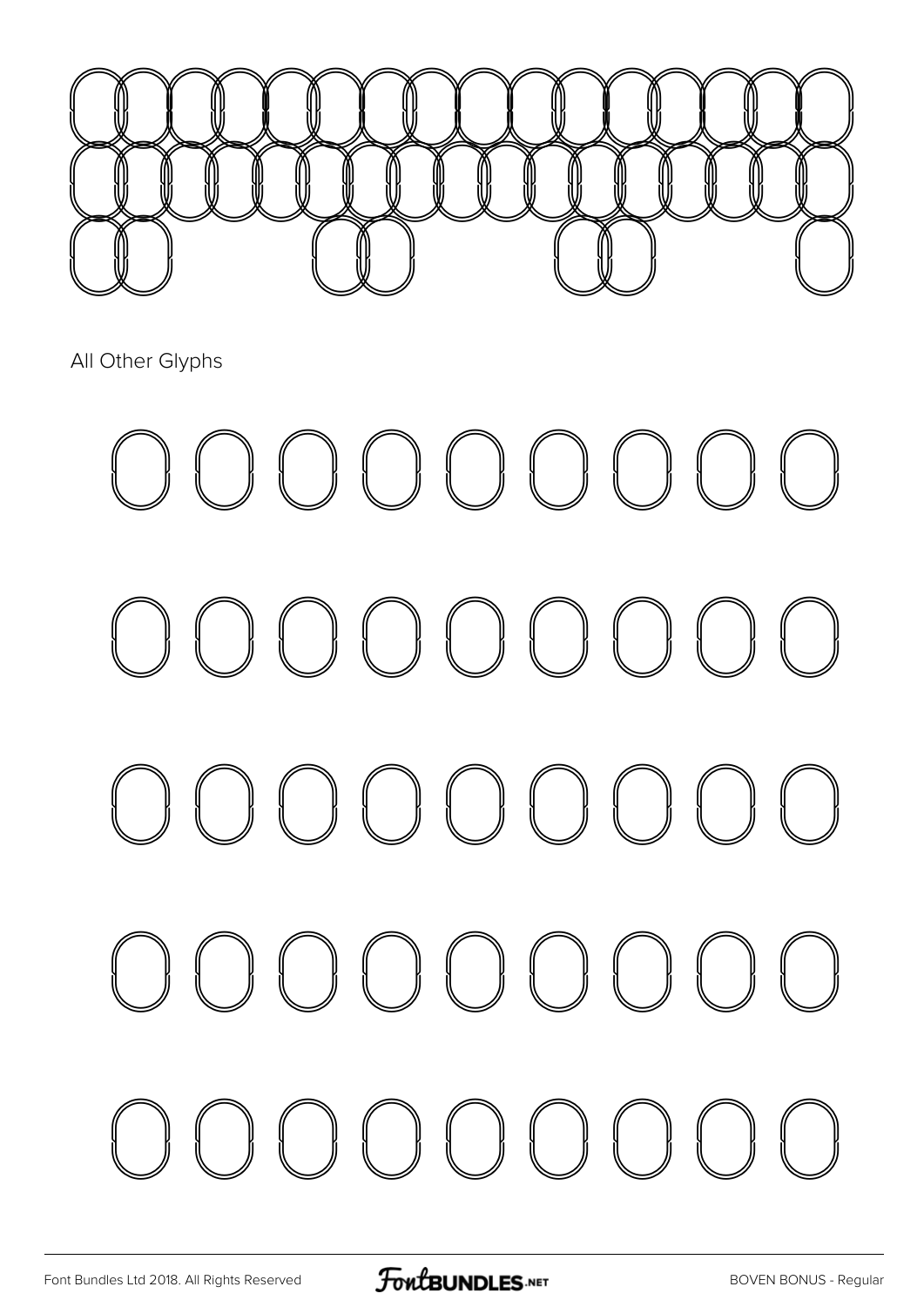## í î ï ð ñ ò ó ô õ ö ÷ ø ù ú û ü ý þ

ÿ

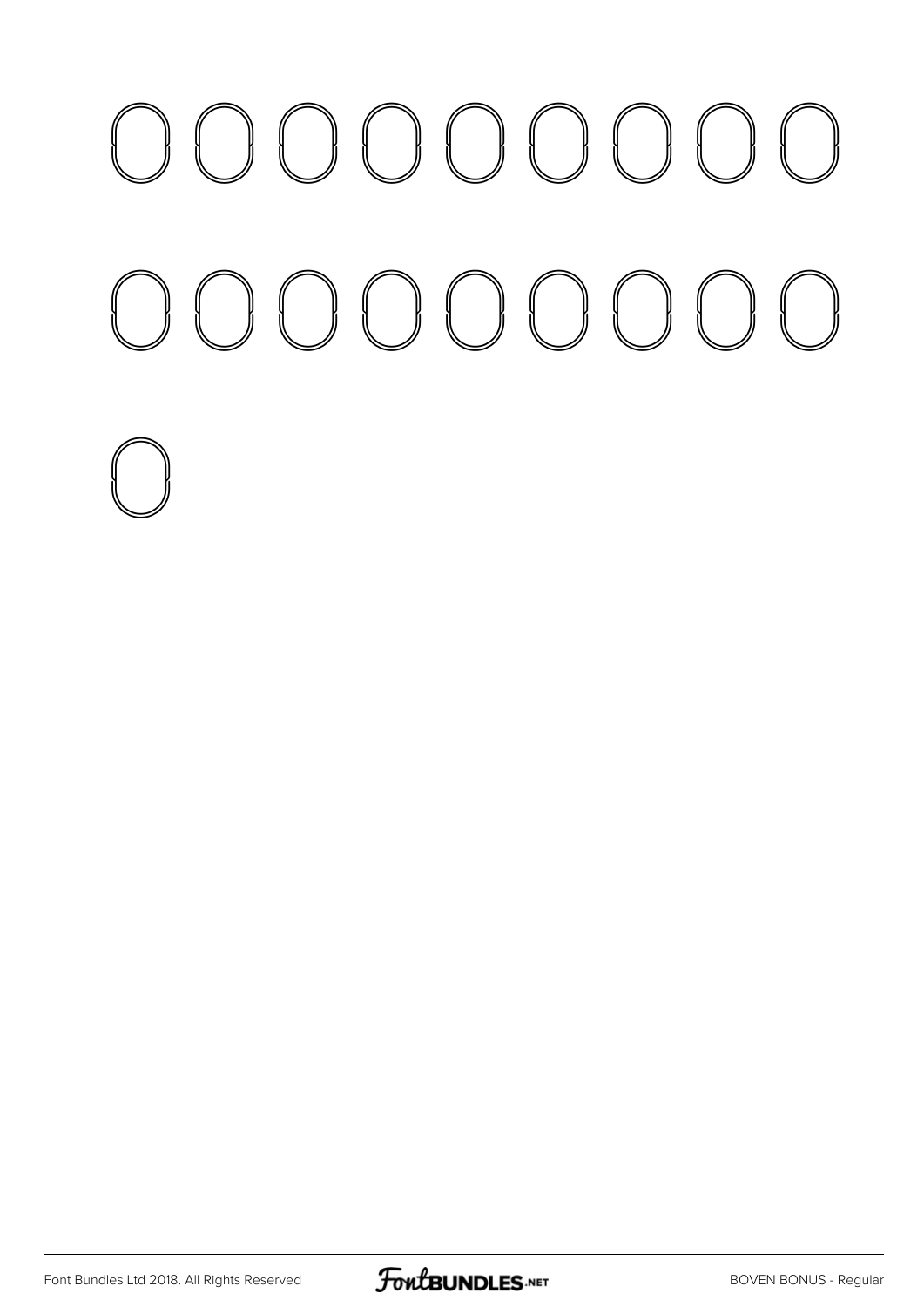#### **BOVEN 4 - Regular**

**Uppercase Characters** 



Lowercase Characters

### UKLMN0P0  $\sqrt{\frac{L}{2}}$ 빏

**Numbers** 

0123456709

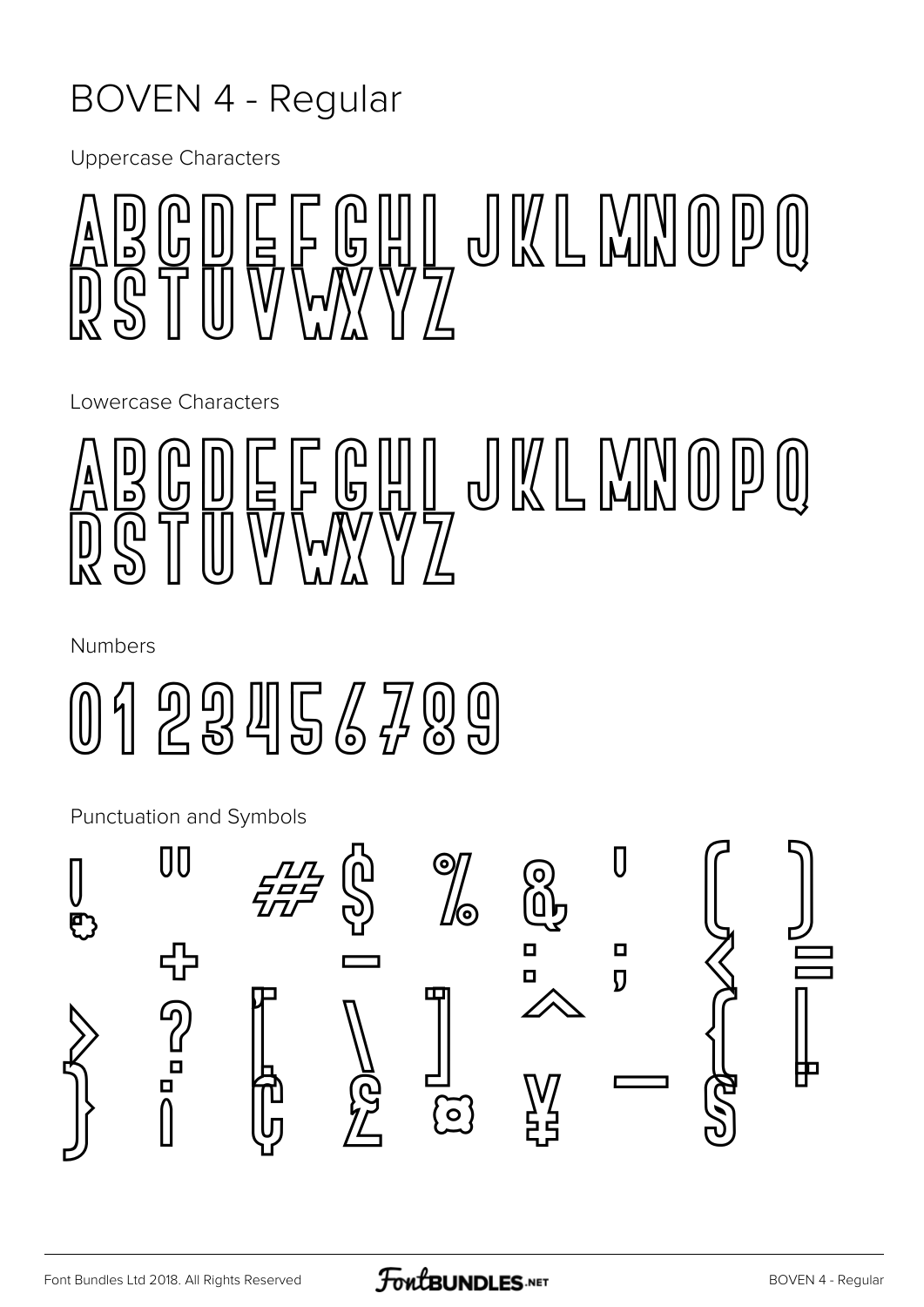